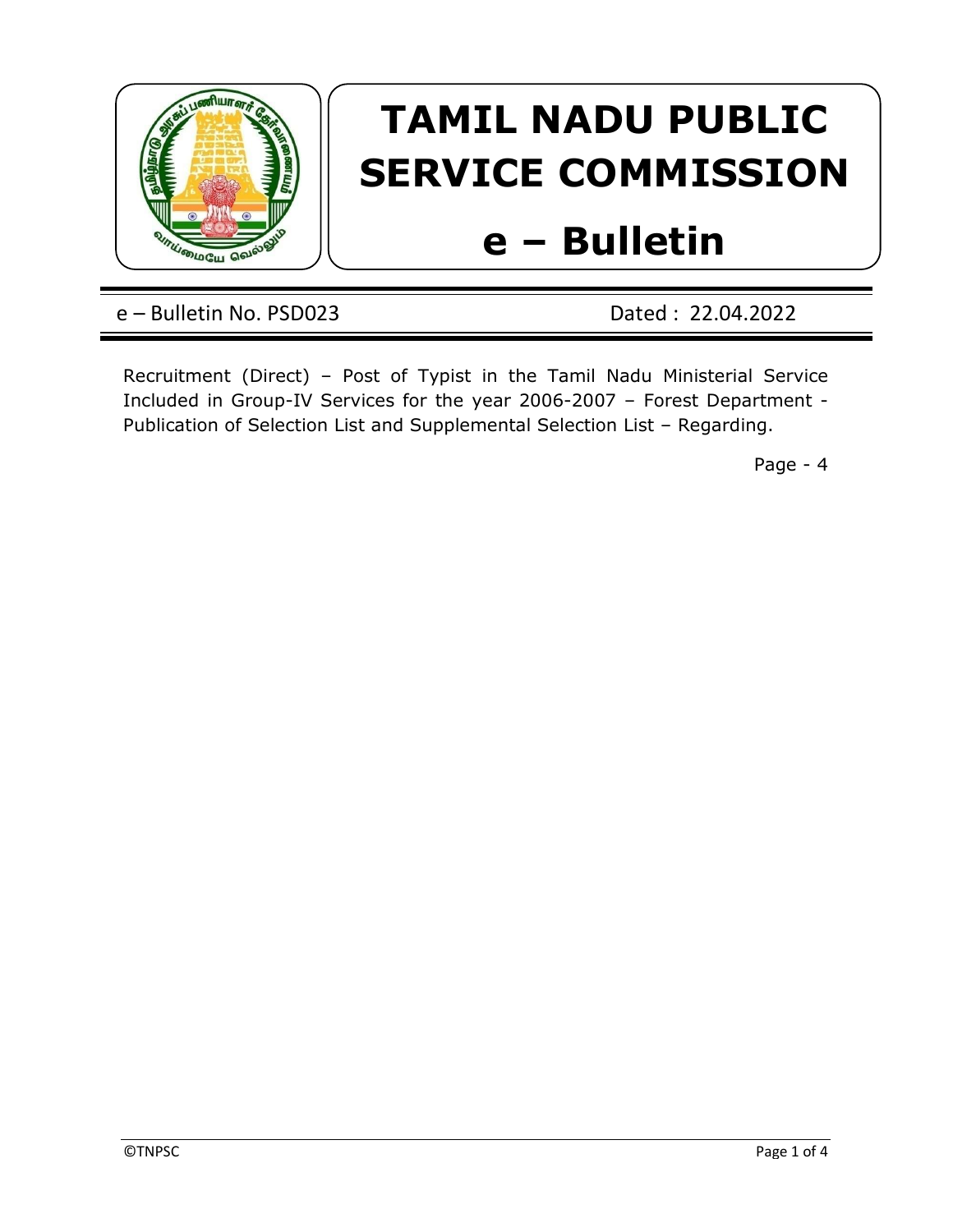## TAMIL NADU PUBLIC SERVICE COMMISSION

LIST OF CANDIDATES SELECTED PROVISIONALLY FOR APPOINTMENT BY DIRECT RECRUITMENT TO THE POST OF TYPIST IN THE TAMIL NADU MINISTERIAL SERVICE INCLUDED IN GROUP-IV SERVICES, 2007 ARRANGED IN THE ORDER IN WHICH APPOINTMENTS SHOULD BE MADE

| UNIT: FOREST DEPARTMENT |                      |                  |                                       |                    |  |  |  |
|-------------------------|----------------------|------------------|---------------------------------------|--------------------|--|--|--|
| SI.                     | <b>TURN</b>          | <b>ORDER OF</b>  |                                       | D.O.B./            |  |  |  |
| No.                     |                      | <b>ROTATION</b>  | NAME & ADDRESS OF THE CANDIDATE       | <b>QUALFN</b>      |  |  |  |
|                         | $1ST$ ROTARION       |                  |                                       |                    |  |  |  |
| $\mathbf{1}$            | $1ST$ TURN           | GT(G)            | THIRU.VENKATESAN.R(**)                | 02.06.1977         |  |  |  |
|                         |                      |                  | 2/79 NEAR WATER TANK,                 | M.A.,              |  |  |  |
|                         |                      |                  | PUDUCHATRAM POST,                     | $T(T)-SGT(E)-SG$   |  |  |  |
|                         |                      |                  | NAMAKKAL - 637 018.                   |                    |  |  |  |
| $\overline{2}$          | $2^{ND}$ TURN        | SC(G)            | THIRU.SHANMUGAM.S                     | 08.02.1972         |  |  |  |
|                         |                      |                  | 2/25 SETTIKARAI,                      | B.A.,              |  |  |  |
|                         |                      |                  | SETTIKARAI POST,                      | $T(T)$ -SG T(E)-SG |  |  |  |
|                         |                      |                  | DHARMAPURI-636 702.                   |                    |  |  |  |
| 3                       | $3RD$ TURN           | MBC/DC(G)        | THIRU.BALAJI.C                        | 05.04.1974         |  |  |  |
|                         |                      |                  | NO.9, KALLURPET STREET,               | M.COM.,            |  |  |  |
|                         |                      |                  | WALAJAPET,                            | $T(T)$ -SG T(E)-SG |  |  |  |
|                         |                      |                  | VELLORE - 632 513.                    |                    |  |  |  |
| $\overline{4}$          | $4TH$ TURN           | BC-OBCM(G)       | THIRU.SUNDARA RAJ.T                   | 20.05.1969         |  |  |  |
|                         |                      |                  | AVARU VILAI VEEDU,                    | B.COM.,            |  |  |  |
|                         |                      |                  | PAINKULAM POST,                       | $T(T)$ -SG T(E)-SG |  |  |  |
|                         |                      |                  | KANNIYAKUMARI - 629 188.              |                    |  |  |  |
| 5                       | $5TH$ TURN           | $GT(W)$ (DW)     | TMT/SELVI.PRABA.T(@)(#)               | 18.12.1982         |  |  |  |
|                         |                      |                  | 2/126, SEELAIPADI POST,               | M.SC.,             |  |  |  |
|                         |                      |                  | SEELAIPADI,                           | $T(T)-SGT(E)-SG$   |  |  |  |
|                         |                      |                  | DINDIGUL - 624 005.                   |                    |  |  |  |
| 6                       | 6 <sup>TH</sup> TURN | $SC(W)$ (DW)     | TMT/SELVI.SUVINTHINI.P(#)             | 02.06.1975         |  |  |  |
|                         |                      |                  | 44. N G G O S COLONY, OLD QUARTERS,   | <b>HSC</b>         |  |  |  |
|                         |                      |                  | <b>COLLECTRATE POST,</b>              | $T(T)$ -SG T(E)-SG |  |  |  |
|                         |                      |                  | DHARMAPURI-636 705.                   |                    |  |  |  |
| $\overline{7}$          | $7TH$ TURN           | MBC/DC (W) (DW)  | TMT/SELVI.TAMIL SELVI.G.T (#)         | 01.06.1973         |  |  |  |
|                         |                      |                  | PAPPANAM,                             | <b>HSC</b>         |  |  |  |
|                         |                      |                  | V.NANGOOR POST,                       | $T(T)-SGT(E)-SG$   |  |  |  |
|                         |                      |                  | KARIYAPATTI TK.,                      |                    |  |  |  |
|                         |                      |                  | VIRUDHUNAGAR - 626 106.               |                    |  |  |  |
| 8                       | 8 <sup>TH</sup> TURN | BC-OBCM (W) (DW) | TMT/SELVI.SATHYA.G (#)                | 08.05.1983         |  |  |  |
|                         |                      |                  | 117, MAIN ROAD,                       | <b>SSLC</b>        |  |  |  |
|                         |                      |                  | R P PUDUR,                            | $T(T)$ -SG T(E)-SG |  |  |  |
|                         |                      |                  | NAMAKKAL POST AND DISTRICT - 637 001. |                    |  |  |  |
| 9                       | 9 <sup>TH</sup> TURN | GT(G)            | THIRU.VAYANAPERUMAL.P(@)              | 03.02.1972         |  |  |  |
|                         |                      |                  |                                       |                    |  |  |  |
|                         |                      |                  | NO.20 NADAR STREET,                   | M.A.,              |  |  |  |
|                         |                      |                  | MARAMANGALAM,                         | $T(T)-SGT(E)-SG$   |  |  |  |
|                         |                      |                  | SIRUTHONDANALLUR VIA,                 |                    |  |  |  |
|                         |                      |                  | SRIVAIKUNTAM TK.,                     |                    |  |  |  |
|                         |                      |                  | THOOTHUKUDI - 628 802.                |                    |  |  |  |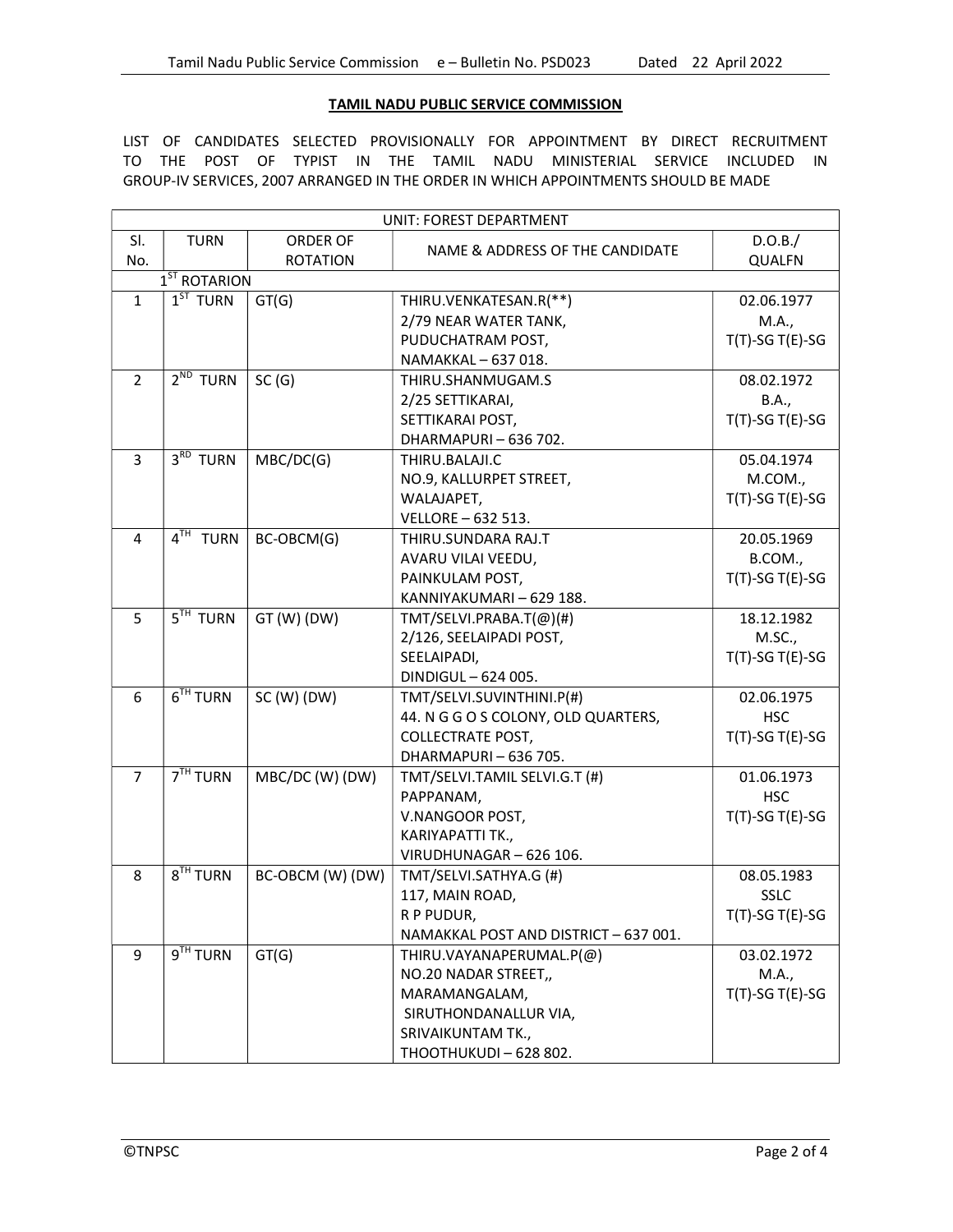| 10                                      | $10^{TH}$ TURN           | BC-OBCM(G) | TMT/SELVI.UMA MAHESWARI.N       | 01.05.1981         |  |  |
|-----------------------------------------|--------------------------|------------|---------------------------------|--------------------|--|--|
|                                         |                          |            | 237 SANTHANA MARIAMMAN          | MA.,               |  |  |
|                                         |                          |            | TEMPLE STREET,                  | $T(T)$ -SG T(E)-SG |  |  |
|                                         |                          |            | TIRUCHENDUR POST,               |                    |  |  |
|                                         |                          |            | <b>THOOTHUKUDI - 628 215.</b>   |                    |  |  |
| 11                                      | $11$ <sup>TH</sup> TURN  | GT(G)      | TMT/SELVI.SHUNMUGA JAYANTHI.S.S | 30.05.1967         |  |  |
|                                         |                          |            | 23, L.I.G. COLONY,              | B.SC.,             |  |  |
|                                         |                          |            | VIRUDHU NAGAR - 626 001.        | $T(T)$ -SG T(E)-SG |  |  |
|                                         |                          |            |                                 |                    |  |  |
| 12                                      | 12 <sup>TH</sup> T U R N | SC(G)      | TMT/SELVI.MAHALAKSHMI.K         | 31.05.1978         |  |  |
|                                         |                          |            | NO.24 B PERUMAL KOIL STREET,    | <b>HSC</b>         |  |  |
|                                         |                          |            | ARUMBAVOOR POST,                | $T(T)$ -SG T(E)-SG |  |  |
|                                         |                          |            | VEPPANTHATTAI TK,               |                    |  |  |
|                                         |                          |            | PERAMBALUR - 621 103.           |                    |  |  |
| $13^{TH}$ TURN MBC/DC(G) – NO CANDIDATE |                          |            |                                 |                    |  |  |
| 13                                      | $14$ <sup>TH</sup>       | $BC-C(G)$  | THIRU.STANLEY.A                 | 02.05.1970         |  |  |
|                                         | <b>TURN</b>              |            | NO.153-D MALLIGAI STREET,       | <b>DIPLOMA</b>     |  |  |
|                                         |                          |            | N G O NAGAR,                    | $T(T)$ -SG T(E)-SG |  |  |
|                                         |                          |            | GUNDU UPPALAVADI,               |                    |  |  |
|                                         |                          |            | CUDDALORE - 607 002.            |                    |  |  |
| $15TH$ TURN BC-M(G) – NO CANDIDATE      |                          |            |                                 |                    |  |  |

(@) BACKWARD CLASS CANDIDATE SELECTED AGAINST GENERAL TURN

 (\*\*) MOST BACKWARD CLASS/DENOTIFIED COMMUNITY CANDIDATE SELECTED AGAINST GENERAL TURN. (#) NON-DW FEMALE CANDIDATE SELECTED AGAINST DW TURN DUE TO PAUCITY OF DW CANDIDATES.

NOTE: THE SELECTION IS PROVISIONAL SUBJECT TO THE RESULT OF THE W.P.s, RELATING TO THIS RECRUITMENT PENDING ON THE FILES OF THE HON'BLE HIGH COURT, MADRAS/MADURAI BENCH OF MADRAS HIGH COURT.

TAMIL NADU PUBLIC SERVICE COMMISSION Sd/-RAMESH CHAND MEENA, I.A.S., CHENNAI-600 003. Secretary

(Dated: 15.07.2009)